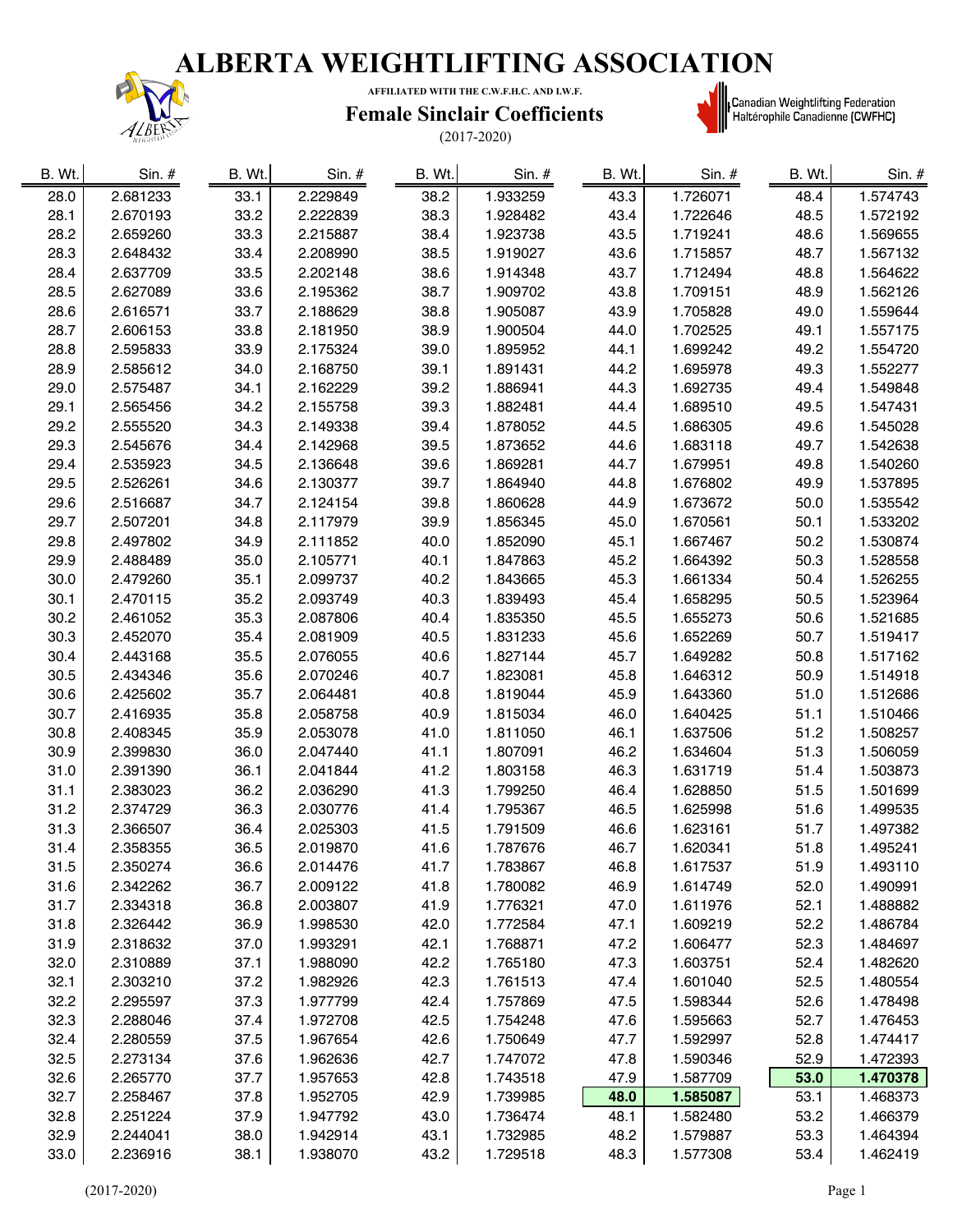### **ALBERTA WEIGHTLIFTING ASSOCIATION**



**AFFILIATED WITH THE C.W.F.H.C. AND I.W.F.**

#### **Female Sinclair Coefficients**



| B. Wt. | $Sin.$ # | B. Wt. | Sin. #   | B. Wt. | $Sin.$ # | B. Wt. | Sin. #   | B. Wt. | Sin. #   |
|--------|----------|--------|----------|--------|----------|--------|----------|--------|----------|
| 53.5   | 1.460455 | 58.6   | 1.371896 | 63.7   | 1.301892 | 68.8   | 1.245684 | 73.9   | 1.200001 |
| 53.6   | 1.458499 | 58.7   | 1.370364 | 63.8   | 1.300670 | 68.9   | 1.244696 | 74.0   | 1.199194 |
| 53.7   | 1.456554 | 58.8   | 1.368839 | 63.9   | 1.299453 | 69.0   | 1.243712 | 74.1   | 1.198390 |
| 53.8   | 1.454618 | 58.9   | 1.367320 | 64.0   | 1.298242 | 69.1   | 1.242732 | 74.2   | 1.197589 |
| 53.9   | 1.452692 | 59.0   | 1.365809 | 64.1   | 1.297035 | 69.2   | 1.241756 | 74.3   | 1.196791 |
| 54.0   | 1.450775 | 59.1   | 1.364305 | 64.2   | 1.295834 | 69.3   | 1.240784 | 74.4   | 1.195996 |
| 54.1   | 1.448868 | 59.2   | 1.362807 | 64.3   | 1.294638 | 69.4   | 1.239815 | 74.5   | 1.195204 |
| 54.2   | 1.446970 | 59.3   | 1.361316 | 64.4   | 1.293446 | 69.5   | 1.238851 | 74.6   | 1.194415 |
| 54.3   | 1.445082 | 59.4   | 1.359832 | 64.5   | 1.292260 | 69.6   | 1.237891 | 74.7   | 1.193629 |
| 54.4   | 1.443203 | 59.5   | 1.358355 | 64.6   | 1.291079 | 69.7   | 1.236934 | 74.8   | 1.192846 |
| 54.5   | 1.441332 | 59.6   | 1.356884 | 64.7   | 1.289903 | 69.8   | 1.235981 | 74.9   | 1.192067 |
| 54.6   | 1.439472 | 59.7   | 1.355420 | 64.8   | 1.288732 | 69.9   | 1.235032 | 75.0   | 1.191290 |
| 54.7   | 1.437620 | 59.8   | 1.353963 | 64.9   | 1.287566 | 70.0   | 1.234087 | 75.1   | 1.190516 |
| 54.8   | 1.435777 | 59.9   | 1.352512 | 65.0   | 1.286405 | 70.1   | 1.233146 | 75.2   | 1.189745 |
| 54.9   | 1.433943 | 60.0   | 1.351068 | 65.1   | 1.285249 | 70.2   | 1.232208 | 75.3   | 1.188977 |
| 55.0   | 1.432118 | 60.1   | 1.349630 | 65.2   | 1.284097 | 70.3   | 1.231274 | 75.4   | 1.188212 |
| 55.1   | 1.430302 | 60.2   | 1.348198 | 65.3   | 1.282951 | 70.4   | 1.230344 | 75.5   | 1.187450 |
| 55.2   | 1.428495 | 60.3   | 1.346774 | 65.4   | 1.281809 | 70.5   | 1.229417 | 75.6   | 1.186691 |
| 55.3   | 1.426696 | 60.4   | 1.345355 | 65.5   | 1.280672 | 70.6   | 1.228495 | 75.7   | 1.185935 |
| 55.4   | 1.424906 | 60.5   | 1.343943 | 65.6   | 1.279540 | 70.7   | 1.227576 | 75.8   | 1.185182 |
| 55.5   | 1.423125 | 60.6   | 1.342537 | 65.7   | 1.278412 | 70.8   | 1.226660 | 75.9   | 1.184431 |
| 55.6   | 1.421352 | 60.7   | 1.341137 | 65.8   | 1.277290 | 70.9   | 1.225748 | 76.0   | 1.183684 |
| 55.7   | 1.419588 | 60.8   | 1.339744 | 65.9   | 1.276172 | 71.0   | 1.224840 | 76.1   | 1.182939 |
| 55.8   | 1.417832 | 60.9   | 1.338357 | 66.0   | 1.275058 | 71.1   | 1.223936 | 76.2   | 1.182197 |
| 55.9   | 1.416085 | 61.0   | 1.336976 | 66.1   | 1.273950 | 71.2   | 1.223035 | 76.3   | 1.181458 |
| 56.0   | 1.414346 | 61.1   | 1.335601 | 66.2   | 1.272846 | 71.3   | 1.222137 | 76.4   | 1.180722 |
| 56.1   | 1.412615 | 61.2   | 1.334232 | 66.3   | 1.271746 | 71.4   | 1.221243 | 76.5   | 1.179988 |
| 56.2   | 1.410892 | 61.3   | 1.332869 | 66.4   | 1.270651 | 71.5   | 1.220353 | 76.6   | 1.179257 |
| 56.3   | 1.409178 | 61.4   | 1.331512 | 66.5   | 1.269561 | 71.6   | 1.219466 | 76.7   | 1.178530 |
| 56.4   | 1.407472 | 61.5   | 1.330162 | 66.6   | 1.268475 | 71.7   | 1.218583 | 76.8   | 1.177804 |
| 56.5   | 1.405774 | 61.6   | 1.328817 | 66.7   | 1.267394 | 71.8   | 1.217703 | 76.9   | 1.177082 |
| 56.6   | 1.404084 | 61.7   | 1.327478 | 66.8   | 1.266317 | 71.9   | 1.216827 | 77.0   | 1.176362 |
| 56.7   | 1.402402 | 61.8   | 1.326145 | 66.9   | 1.265244 | 72.0   | 1.215954 | 77.1   | 1.175645 |
| 56.8   | 1.400728 | 61.9   | 1.324818 | 67.0   | 1.264176 | 72.1   | 1.215084 | 77.2   | 1.174931 |
| 56.9   | 1.399062 | 62.0   | 1.323496 | 67.1   | 1.263113 | 72.2   | 1.214218 | 77.3   | 1.174219 |
| 57.0   | 1.397403 | 62.1   | 1.322181 | 67.2   | 1.262054 | 72.3   | 1.213355 | 77.4   | 1.173511 |
| 57.1   | 1.395753 | 62.2   | 1.320871 | 67.3   | 1.260999 | 72.4   | 1.212496 | 77.5   | 1.172804 |
| 57.2   | 1.394110 | 62.3   | 1.319567 | 67.4   | 1.259948 | 72.5   | 1.211640 | 77.6   | 1.172101 |
| 57.3   | 1.392475 | 62.4   | 1.318268 | 67.5   | 1.258902 | 72.6   | 1.210787 | 77.7   | 1.171400 |
| 57.4   | 1.390847 | 62.5   | 1.316976 | 67.6   | 1.257860 | 72.7   | 1.209938 | 77.8   | 1.170702 |
| 57.5   | 1.389227 | 62.6   | 1.315688 | 67.7   | 1.256822 | 72.8   | 1.209092 | 77.9   | 1.170006 |
| 57.6   | 1.387615 | 62.7   | 1.314407 | 67.8   | 1.255789 | 72.9   | 1.208250 | 78.0   | 1.169313 |
| 57.7   | 1.386010 | 62.8   | 1.313131 | 67.9   | 1.254760 | 73.0   | 1.207410 | 78.1   | 1.168623 |
| 57.8   | 1.384413 | 62.9   | 1.311860 | 68.0   | 1.253735 | 73.1   | 1.206574 | 78.2   | 1.167935 |
| 57.9   | 1.382823 | 63.0   | 1.310596 | 68.1   | 1.252714 | 73.2   | 1.205741 | 78.3   | 1.167250 |
| 58.0   | 1.381240 | 63.1   | 1.309336 | 68.2   | 1.251698 | 73.3   | 1.204912 | 78.4   | 1.166567 |
| 58.1   | 1.379665 | 63.2   | 1.308082 | 68.3   | 1.250685 | 73.4   | 1.204085 | 78.5   | 1.165887 |
| 58.2   | 1.378097 | 63.3   | 1.306833 | 68.4   | 1.249677 | 73.5   | 1.203262 | 78.6   | 1.165209 |
| 58.3   | 1.376536 | 63.4   | 1.305590 | 68.5   | 1.248673 | 73.6   | 1.202442 | 78.7   | 1.164534 |
| 58.4   | 1.374982 | 63.5   | 1.304352 | 68.6   | 1.247672 | 73.7   | 1.201625 | 78.8   | 1.163862 |
| 58.5   | 1.373436 | 63.6   | 1.303119 | 68.7   | 1.246676 | 73.8   | 1.200812 | 78.9   | 1.163192 |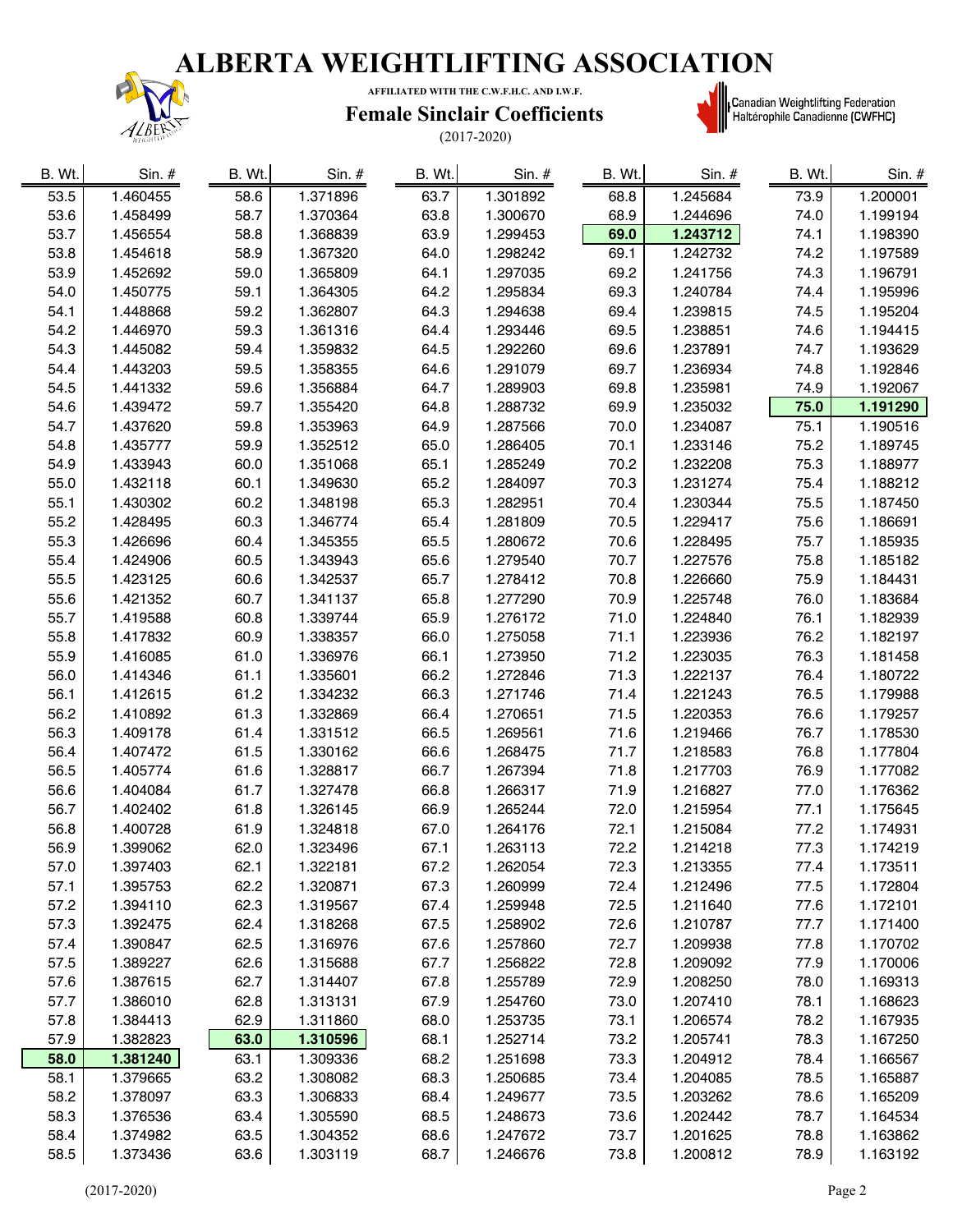

**AFFILIATED WITH THE C.W.F.H.C. AND I.W.F.**

#### **Female Sinclair Coefficients**



| B. Wt. | $Sin.$ # | B. Wt. | $Sin.$ # | B. Wt. | $Sin.$ # | B. Wt. | Sin. #   | B. Wt. | Sin. #   |
|--------|----------|--------|----------|--------|----------|--------|----------|--------|----------|
| 79.0   | 1.162524 | 84.1   | 1.131567 | 89.2   | 1.105872 | 94.3   | 1.084489 | 99.4   | 1.066682 |
| 79.1   | 1.161859 | 84.2   | 1.131016 | 89.3   | 1.105414 | 94.4   | 1.084108 | 99.5   | 1.066364 |
| 79.2   | 1.161197 | 84.3   | 1.130467 | 89.4   | 1.104958 | 94.5   | 1.083727 | 99.6   | 1.066048 |
| 79.3   | 1.160537 | 84.4   | 1.129920 | 89.5   | 1.104503 | 94.6   | 1.083349 | 99.7   | 1.065733 |
| 79.4   | 1.159879 | 84.5   | 1.129375 | 89.6   | 1.104050 | 94.7   | 1.082971 | 99.8   | 1.065418 |
| 79.5   | 1.159224 | 84.6   | 1.128832 | 89.7   | 1.103599 | 94.8   | 1.082595 | 99.9   | 1.065105 |
| 79.6   | 1.158572 | 84.7   | 1.128291 | 89.8   | 1.103149 | 94.9   | 1.082221 | 100.0  | 1.064794 |
| 79.7   | 1.157921 | 84.8   | 1.127752 | 89.9   | 1.102700 | 95.0   | 1.081847 | 100.1  | 1.064483 |
| 79.8   | 1.157274 | 84.9   | 1.127215 | 90.0   | 1.102254 | 95.1   | 1.081476 | 100.2  | 1.064173 |
| 79.9   | 1.156628 | 85.0   | 1.126680 | 90.1   | 1.101809 | 95.2   | 1.081105 | 100.3  | 1.063865 |
| 80.0   | 1.155985 | 85.1   | 1.126147 | 90.2   | 1.101365 | 95.3   | 1.080736 | 100.4  | 1.063558 |
| 80.1   | 1.155344 | 85.2   | 1.125616 | 90.3   | 1.100924 | 95.4   | 1.080368 | 100.5  | 1.063251 |
| 80.2   | 1.154706 | 85.3   | 1.125087 | 90.4   | 1.100483 | 95.5   | 1.080001 | 100.6  | 1.062946 |
| 80.3   | 1.154070 | 85.4   | 1.124559 | 90.5   | 1.100045 | 95.6   | 1.079636 | 100.7  | 1.062642 |
| 80.4   | 1.153437 | 85.5   | 1.124034 | 90.6   | 1.099608 | 95.7   | 1.079271 | 100.8  | 1.062339 |
| 80.5   | 1.152806 | 85.6   | 1.123511 | 90.7   | 1.099172 | 95.8   | 1.078909 | 100.9  | 1.062038 |
| 80.6   | 1.152177 | 85.7   | 1.122989 | 90.8   | 1.098738 | 95.9   | 1.078547 | 101.0  | 1.061737 |
| 80.7   | 1.151550 | 85.8   | 1.122469 | 90.9   | 1.098306 | 96.0   | 1.078187 | 101.1  | 1.061437 |
| 80.8   | 1.150926 | 85.9   | 1.121951 | 91.0   | 1.097875 | 96.1   | 1.077828 | 101.2  | 1.061139 |
| 80.9   | 1.150304 | 86.0   | 1.121435 | 91.1   | 1.097445 | 96.2   | 1.077471 | 101.3  | 1.060841 |
| 81.0   | 1.149685 | 86.1   | 1.120921 | 91.2   | 1.097018 | 96.3   | 1.077114 | 101.4  | 1.060545 |
| 81.1   | 1.149067 | 86.2   | 1.120409 | 91.3   | 1.096591 | 96.4   | 1.076759 | 101.5  | 1.060249 |
| 81.2   | 1.148452 | 86.3   | 1.119899 | 91.4   | 1.096167 | 96.5   | 1.076406 | 101.6  | 1.059955 |
| 81.3   | 1.147839 | 86.4   | 1.119390 | 91.5   | 1.095743 | 96.6   | 1.076053 | 101.7  | 1.059662 |
| 81.4   | 1.147229 | 86.5   | 1.118884 | 91.6   | 1.095322 | 96.7   | 1.075702 | 101.8  | 1.059370 |
| 81.5   | 1.146621 | 86.6   | 1.118379 | 91.7   | 1.094901 | 96.8   | 1.075352 | 101.9  | 1.059079 |
| 81.6   | 1.146015 | 86.7   | 1.117876 | 91.8   | 1.094483 | 96.9   | 1.075003 | 102.0  | 1.058789 |
| 81.7   | 1.145411 | 86.8   | 1.117374 | 91.9   | 1.094066 | 97.0   | 1.074656 | 102.1  | 1.058500 |
| 81.8   | 1.144809 | 86.9   | 1.116875 | 92.0   | 1.093650 | 97.1   | 1.074310 | 102.2  | 1.058212 |
| 81.9   | 1.144210 | 87.0   | 1.116377 | 92.1   | 1.093236 | 97.2   | 1.073965 | 102.3  | 1.057925 |
| 82.0   | 1.143613 | 87.1   | 1.115882 | 92.2   | 1.092823 | 97.3   | 1.073621 | 102.4  | 1.057640 |
| 82.1   | 1.143018 | 87.2   | 1.115388 | 92.3   | 1.092412 | 97.4   | 1.073279 | 102.5  | 1.057355 |
| 82.2   | 1.142425 | 87.3   | 1.114895 | 92.4   | 1.092002 | 97.5   | 1.072937 | 102.6  | 1.057071 |
| 82.3   | 1.141835 | 87.4   | 1.114405 | 92.5   | 1.091594 | 97.6   | 1.072597 | 102.7  | 1.056789 |
| 82.4   | 1.141246 | 87.5   | 1.113916 | 92.6   | 1.091187 | 97.7   | 1.072258 | 102.8  | 1.056507 |
| 82.5   | 1.140660 | 87.6   | 1.113429 | 92.7   | 1.090781 | 97.8   | 1.071921 | 102.9  | 1.056226 |
| 82.6   | 1.140076 | 87.7   | 1.112944 | 92.8   | 1.090378 | 97.9   | 1.071584 | 103.0  | 1.055947 |
| 82.7   | 1.139494 | 87.8   | 1.112461 | 92.9   | 1.089975 | 98.0   | 1.071249 | 103.1  | 1.055668 |
| 82.8   | 1.138914 | 87.9   | 1.111979 | 93.0   | 1.089574 | 98.1   | 1.070915 | 103.2  | 1.055391 |
| 82.9   | 1.138336 | 88.0   | 1.111499 | 93.1   | 1.089174 | 98.2   | 1.070583 | 103.3  | 1.055114 |
| 83.0   | 1.137761 | 88.1   | 1.111021 | 93.2   | 1.088776 | 98.3   | 1.070251 | 103.4  | 1.054839 |
| 83.1   | 1.137187 | 88.2   | 1.110544 | 93.3   | 1.088379 | 98.4   | 1.069921 | 103.5  | 1.054564 |
| 83.2   | 1.136616 | 88.3   | 1.110069 | 93.4   | 1.087984 | 98.5   | 1.069591 | 103.6  | 1.054291 |
| 83.3   | 1.136047 | 88.4   | 1.109596 | 93.5   | 1.087590 | 98.6   | 1.069263 | 103.7  | 1.054018 |
| 83.4   | 1.135479 | 88.5   | 1.109125 | 93.6   | 1.087198 | 98.7   | 1.068937 | 103.8  | 1.053747 |
| 83.5   | 1.134914 | 88.6   | 1.108655 | 93.7   | 1.086806 | 98.8   | 1.068611 | 103.9  | 1.053476 |
| 83.6   | 1.134351 | 88.7   | 1.108187 | 93.8   | 1.086417 | 98.9   | 1.068287 | 104.0  | 1.053207 |
| 83.7   | 1.133790 | 88.8   | 1.107721 | 93.9   | 1.086028 | 99.0   | 1.067963 | 104.1  | 1.052938 |
| 83.8   | 1.133231 | 88.9   | 1.107256 | 94.0   | 1.085641 | 99.1   | 1.067641 | 104.2  | 1.052671 |
| 83.9   | 1.132674 | 89.0   | 1.106793 | 94.1   | 1.085256 | 99.2   | 1.067320 | 104.3  | 1.052404 |
| 84.0   | 1.132119 | 89.1   | 1.106332 | 94.2   | 1.084872 | 99.3   | 1.067000 | 104.4  | 1.052139 |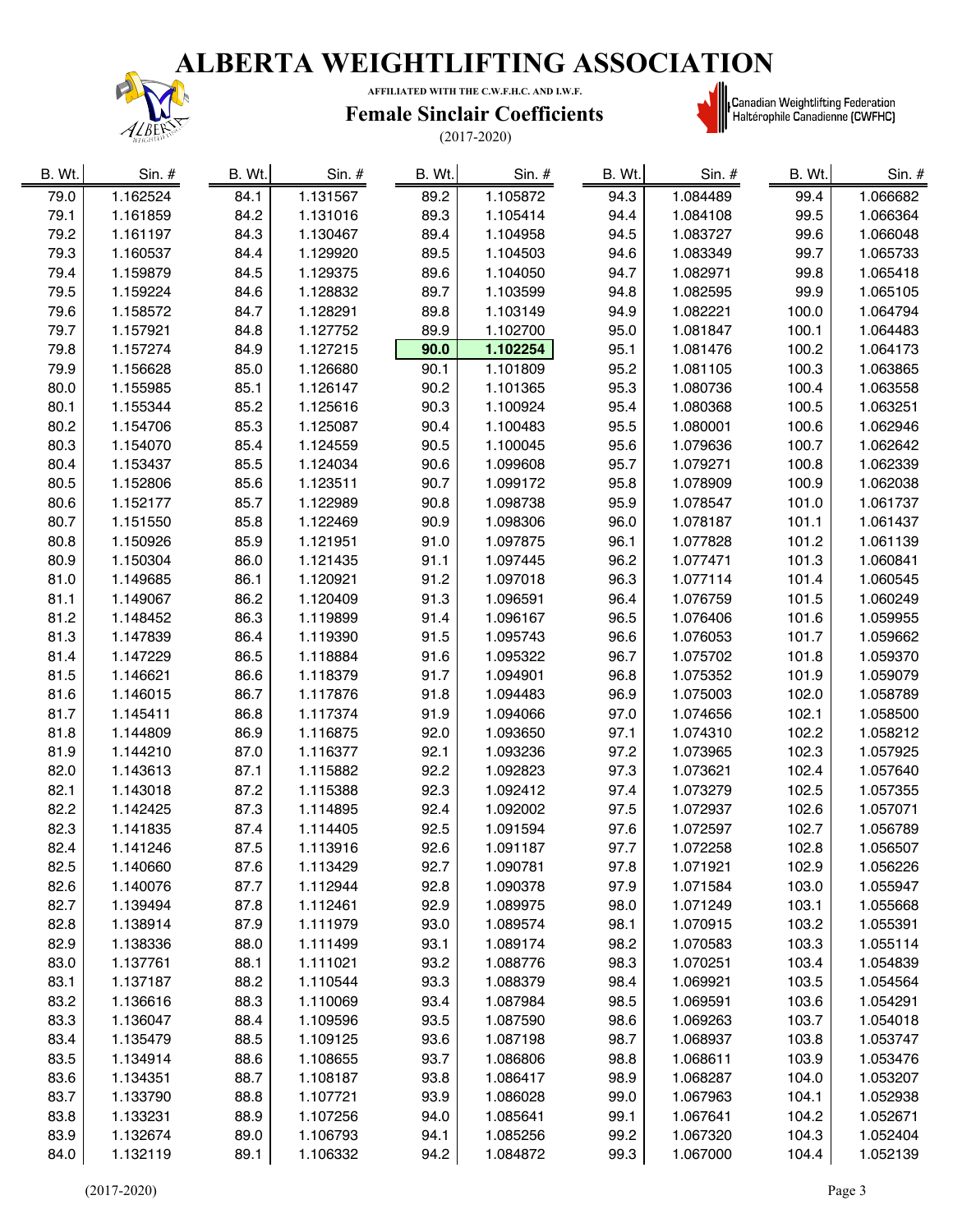

**AFFILIATED WITH THE C.W.F.H.C. AND I.W.F.**

#### **Female Sinclair Coefficients**



| B. Wt. | $Sin.$ # | B. Wt. | Sin. $#$ | B. Wt. | Sin. #   | B. Wt. | Sin. $#$ | B. Wt. | Sin. #   |
|--------|----------|--------|----------|--------|----------|--------|----------|--------|----------|
| 104.5  | 1.051874 | 109.6  | 1.039609 | 114.7  | 1.029517 | 119.8  | 1.021301 | 124.9  | 1.014715 |
| 104.6  | 1.051610 | 109.7  | 1.039391 | 114.8  | 1.029339 | 119.9  | 1.021157 | 125.0  | 1.014601 |
| 104.7  | 1.051348 | 109.8  | 1.039174 | 114.9  | 1.029162 | 120.0  | 1.021014 | 125.1  | 1.014487 |
| 104.8  | 1.051086 | 109.9  | 1.038958 | 115.0  | 1.028985 | 120.1  | 1.020871 | 125.2  | 1.014374 |
| 104.9  | 1.050825 | 110.0  | 1.038743 | 115.1  | 1.028809 | 120.2  | 1.020729 | 125.3  | 1.014261 |
| 105.0  | 1.050566 | 110.1  | 1.038528 | 115.2  | 1.028633 | 120.3  | 1.020587 | 125.4  | 1.014149 |
| 105.1  | 1.050307 | 110.2  | 1.038315 | 115.3  | 1.028459 | 120.4  | 1.020446 | 125.5  | 1.014038 |
| 105.2  | 1.050049 | 110.3  | 1.038102 | 115.4  | 1.028285 | 120.5  | 1.020306 | 125.6  | 1.013927 |
| 105.3  | 1.049792 | 110.4  | 1.037890 | 115.5  | 1.028111 | 120.6  | 1.020166 | 125.7  | 1.013816 |
| 105.4  | 1.049536 | 110.5  | 1.037679 | 115.6  | 1.027939 | 120.7  | 1.020027 | 125.8  | 1.013706 |
| 105.5  | 1.049281 | 110.6  | 1.037469 | 115.7  | 1.027767 | 120.8  | 1.019888 | 125.9  | 1.013597 |
| 105.6  | 1.049027 | 110.7  | 1.037259 | 115.8  | 1.027596 | 120.9  | 1.019751 | 126.0  | 1.013488 |
| 105.7  | 1.048774 | 110.8  | 1.037051 | 115.9  | 1.027425 | 121.0  | 1.019613 | 126.1  | 1.013379 |
| 105.8  | 1.048522 | 110.9  | 1.036843 | 116.0  | 1.027256 | 121.1  | 1.019477 | 126.2  | 1.013272 |
| 105.9  | 1.048271 | 111.0  | 1.036636 | 116.1  | 1.027087 | 121.2  | 1.019340 | 126.3  | 1.013164 |
| 106.0  | 1.048021 | 111.1  | 1.036429 | 116.2  | 1.026918 | 121.3  | 1.019205 | 126.4  | 1.013058 |
| 106.1  | 1.047771 | 111.2  | 1.036224 | 116.3  | 1.026751 | 121.4  | 1.019070 | 126.5  | 1.012951 |
| 106.2  | 1.047523 | 111.3  | 1.036019 | 116.4  | 1.026584 | 121.5  | 1.018936 | 126.6  | 1.012846 |
| 106.3  | 1.047275 | 111.4  | 1.035815 | 116.5  | 1.026417 | 121.6  | 1.018802 | 126.7  | 1.012740 |
| 106.4  | 1.047029 | 111.5  | 1.035612 | 116.6  | 1.026252 | 121.7  | 1.018669 | 126.8  | 1.012636 |
| 106.5  | 1.046783 | 111.6  | 1.035410 | 116.7  | 1.026087 | 121.8  | 1.018536 | 126.9  | 1.012532 |
| 106.6  | 1.046538 | 111.7  | 1.035209 | 116.8  | 1.025922 | 121.9  | 1.018404 | 127.0  | 1.012428 |
| 106.7  | 1.046295 | 111.8  | 1.035008 | 116.9  | 1.025759 | 122.0  | 1.018273 | 127.1  | 1.012325 |
| 106.8  | 1.046052 | 111.9  | 1.034808 | 117.0  | 1.025596 | 122.1  | 1.018142 | 127.2  | 1.012222 |
| 106.9  | 1.045810 | 112.0  | 1.034609 | 117.1  | 1.025434 | 122.2  | 1.018012 | 127.3  | 1.012120 |
| 107.0  | 1.045569 | 112.1  | 1.034410 | 117.2  | 1.025272 | 122.3  | 1.017883 | 127.4  | 1.012019 |
| 107.1  | 1.045328 | 112.2  | 1.034213 | 117.3  | 1.025111 | 122.4  | 1.017754 | 127.5  | 1.011918 |
| 107.2  | 1.045089 | 112.3  | 1.034016 | 117.4  | 1.024951 | 122.5  | 1.017625 | 127.6  | 1.011817 |
| 107.3  | 1.044851 | 112.4  | 1.033820 | 117.5  | 1.024791 | 122.6  | 1.017497 | 127.7  | 1.011717 |
| 107.4  | 1.044613 | 112.5  | 1.033624 | 117.6  | 1.024632 | 122.7  | 1.017370 | 127.8  | 1.011618 |
| 107.5  | 1.044377 | 112.6  | 1.033430 | 117.7  | 1.024474 | 122.8  | 1.017244 | 127.9  | 1.011519 |
| 107.6  | 1.044141 | 112.7  | 1.033236 | 117.8  | 1.024317 | 122.9  | 1.017118 | 128.0  | 1.011420 |
| 107.7  | 1.043906 | 112.8  | 1.033043 | 117.9  | 1.024160 | 123.0  | 1.016992 | 128.1  | 1.011322 |
| 107.8  | 1.043672 | 112.9  | 1.032851 | 118.0  | 1.024003 | 123.1  | 1.016867 | 128.2  | 1.011225 |
| 107.9  | 1.043439 | 113.0  | 1.032659 | 118.1  | 1.023848 | 123.2  | 1.016743 | 128.3  | 1.011128 |
| 108.0  | 1.043207 | 113.1  | 1.032469 | 118.2  | 1.023693 | 123.3  | 1.016619 | 128.4  | 1.011031 |
| 108.1  | 1.042975 | 113.2  | 1.032279 | 118.3  | 1.023539 | 123.4  | 1.016496 | 128.5  | 1.010935 |
| 108.2  | 1.042745 | 113.3  | 1.032089 | 118.4  | 1.023385 | 123.5  | 1.016373 | 128.6  | 1.010840 |
| 108.3  | 1.042515 | 113.4  | 1.031901 | 118.5  | 1.023232 | 123.6  | 1.016251 | 128.7  | 1.010745 |
| 108.4  | 1.042287 | 113.5  | 1.031713 | 118.6  | 1.023080 | 123.7  | 1.016130 | 128.8  | 1.010650 |
| 108.5  | 1.042059 | 113.6  | 1.031526 | 118.7  | 1.022928 | 123.8  | 1.016009 | 128.9  | 1.010556 |
| 108.6  | 1.041832 | 113.7  | 1.031340 | 118.8  | 1.022777 | 123.9  | 1.015888 | 129.0  | 1.010463 |
| 108.7  | 1.041606 | 113.8  | 1.031154 | 118.9  | 1.022626 | 124.0  | 1.015768 | 129.1  | 1.010370 |
| 108.8  | 1.041380 | 113.9  | 1.030969 | 119.0  | 1.022477 | 124.1  | 1.015649 | 129.2  | 1.010277 |
| 108.9  | 1.041156 | 114.0  | 1.030785 | 119.1  | 1.022328 | 124.2  | 1.015530 | 129.3  | 1.010185 |
| 109.0  | 1.040932 | 114.1  | 1.030602 | 119.2  | 1.022179 | 124.3  | 1.015412 | 129.4  | 1.010094 |
| 109.1  | 1.040710 | 114.2  | 1.030419 | 119.3  | 1.022031 | 124.4  | 1.015295 | 129.5  | 1.010003 |
| 109.2  | 1.040488 | 114.3  | 1.030238 | 119.4  | 1.021884 | 124.5  | 1.015178 | 129.6  | 1.009912 |
| 109.3  | 1.040267 | 114.4  | 1.030056 | 119.5  | 1.021737 | 124.6  | 1.015061 | 129.7  | 1.009822 |
| 109.4  | 1.040047 | 114.5  | 1.029876 | 119.6  | 1.021591 | 124.7  | 1.014945 | 129.8  | 1.009733 |
| 109.5  | 1.039827 | 114.6  | 1.029696 | 119.7  | 1.021446 | 124.8  | 1.014830 | 129.9  | 1.009644 |